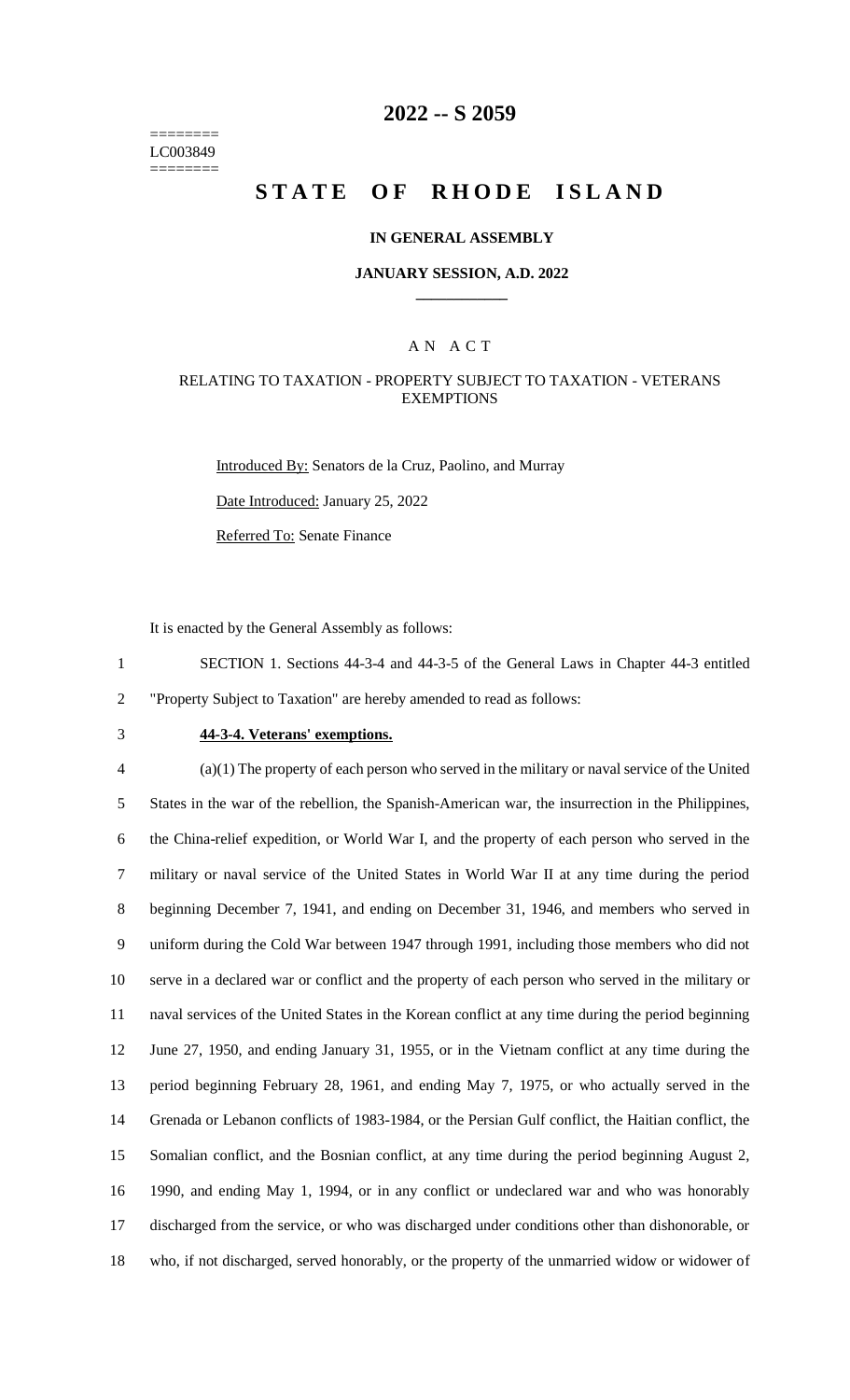- 1 that person, is exempted from taxation to the amount of one thousand dollars (\$1,000), except in:
- 

2 (i) Burrillville, where the exemption is four thousand dollars (\$4,000);

 (ii) Cumberland, where the town council may, by ordinance, provide for an exemption of a maximum of twenty-three thousand seven hundred seventy-two dollars (\$23,772);

(iii) Cranston, where the exemption shall not exceed three thousand dollars (\$3,000);

- (iv) Jamestown, where the town council may, by ordinance, provide for a tax credit or exemption to any veteran of the United States armed services regardless of their qualified service dates, who was honorably discharged or who was discharged under conditions other than dishonorable;
- (v) Lincoln, where the exemption shall not exceed ten thousand dollars (\$10,000); and where the town council may also provide for a real estate tax exemption not exceeding ten thousand dollars (\$10,000) for those honorably discharged active duty veterans who served in Operation Desert Storm;

(vi) Newport, where the exemption is four thousand dollars (\$4,000);

 (vii) New Shoreham, where the town council may, by ordinance, provide for an exemption 16 of a maximum of thirty-six thousand four hundred fifty dollars (\$36,450);

(viii) North Kingstown, where the exemption is ten thousand dollars (\$10,000);

 (ix) North Providence, where the town council may, by ordinance, provide for an exemption of a maximum of five thousand dollars (\$5,000);

 (x) [As amended by P.L. 2015, ch. 168, § 1 ]. Smithfield, where the exemption is ten 21 thousand dollars (\$10,000);

 (x) [As amended by P.L. 2015, ch. 179, § 1 ]. Smithfield, where the exemption is four thousand dollars (\$4,000). Provided, effective July 1, 2016, the Smithfield town council may, by ordinance, provide for an exemption of a maximum of ten thousand dollars (\$10,000);

 (xi) Warren, where the exemption shall not exceed five thousand five hundred dollars (\$5,500) on motor vehicles, or ten thousand one hundred seventy-five dollars (\$10,175) on real property;

 (xii) Westerly, where the town council may, by ordinance, provide an exemption of the total value of the veterans' real and personal property to a maximum of forty thousand five hundred dollars (\$40,500);

 (xiii) Barrington, where the town council may, by ordinance, provide for an exemption of six thousand dollars (\$6,000) for real property;

(xiv) Exeter, where the exemption is five thousand dollars (\$5,000);

(xv) Glocester, where the exemption shall not exceed thirty thousand dollars (\$30,000);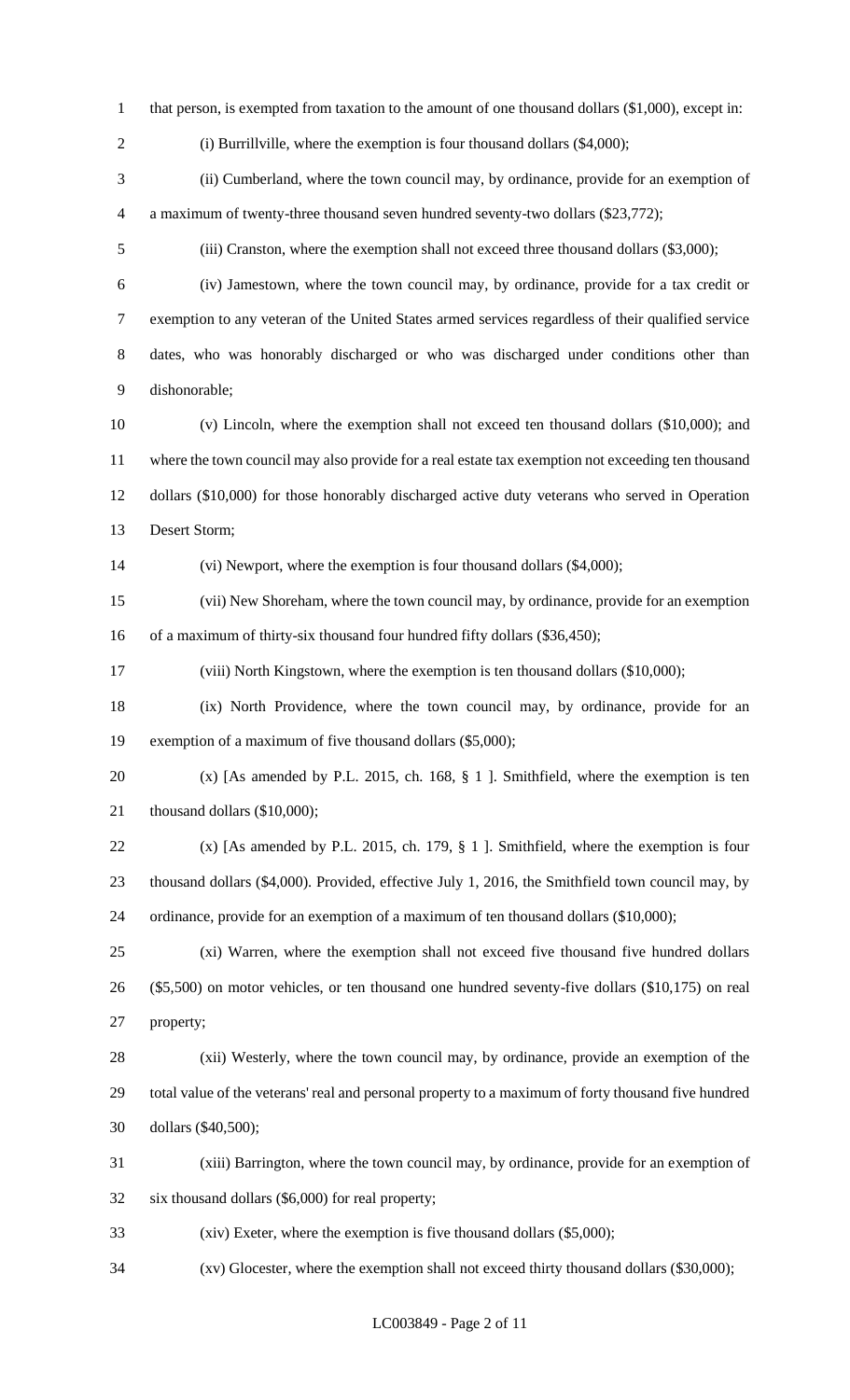- (xvi) West Warwick, where the city council may, by ordinance, provide for an exemption of up to ten thousand dollars (\$10,000);
- (xvii) Warwick, where the city council may, by ordinance, provide for an exemption of a maximum of four thousand dollars (\$4,000);

 (xviii) [As added by P.L. 2016, ch. 238, § 1 ]. Charlestown, where the town council may, by ordinance, provide for an additional exemption to any veteran of the United States armed services, regardless of the veteran's qualified service dates, who was honorably discharged, or to the unmarried widow or widower of that person who is not currently receiving this statutory exemption;

 (xix) [As added by P.L. 2016, ch. 268, § 1 ]. Charlestown, where the town council may, by ordinance, provide for an additional tax credit to any veteran of the United States armed services, regardless of the veteran's qualified service dates, who was honorably discharged, or to the unmarried widow or widower of that person who is not currently receiving this statutory exemption; (xx) Narragansett, where the town council may, by ordinance, provide for an exemption of a maximum of twenty thousand dollars (\$20,000) from the assessed value of real property, or 16 twelve thousand dollars (\$12,000) from the assessed value of a motor vehicle; and

 (xxi) Tiverton, where the town council may provide, by ordinance as may be amended from 18 time to time, a tax credit of two hundred dollars (\$200) or greater- $\frac{1}{2}$  and

 (xxii) North Smithfield, where the town council may provide, by ordinance, as may be 20 amended from time to time, a tax dollar credit reduction of three hundred and fifty dollars (\$350) 21 or greater to any veteran as defined in  $\S$  44-3-4(a)(1), or a tax dollar credit reduction of two hundred 22 dollars (\$200) or greater to the unmarried widow or widower of any veteran as defined in § 44-3-

23  $4 (a)(1)$ .

 (2) The exemption is applied to the property in the municipality where the person resides, and if there is not sufficient property to exhaust the exemption, the person may claim the balance in any other city or town where the person may own property; provided, that the exemption is not allowed in favor of any person who is not a legal resident of the state, or unless the person entitled to the exemption has presented to the assessors, on or before the last day on which sworn statements may be filed with the assessors for the year for which exemption is claimed, evidence that he or she is entitled, which evidence shall stand so long as his or her legal residence remains unchanged; provided, however, that in the town of South Kingstown, the person entitled to the exemption shall present to the assessors, at least five (5) days prior to the certification of the tax roll, evidence that he or she is entitled to the exemption; and, provided, further, that the exemption provided for in this subdivision to the extent that it applies in any city or town, shall be applied in full to the total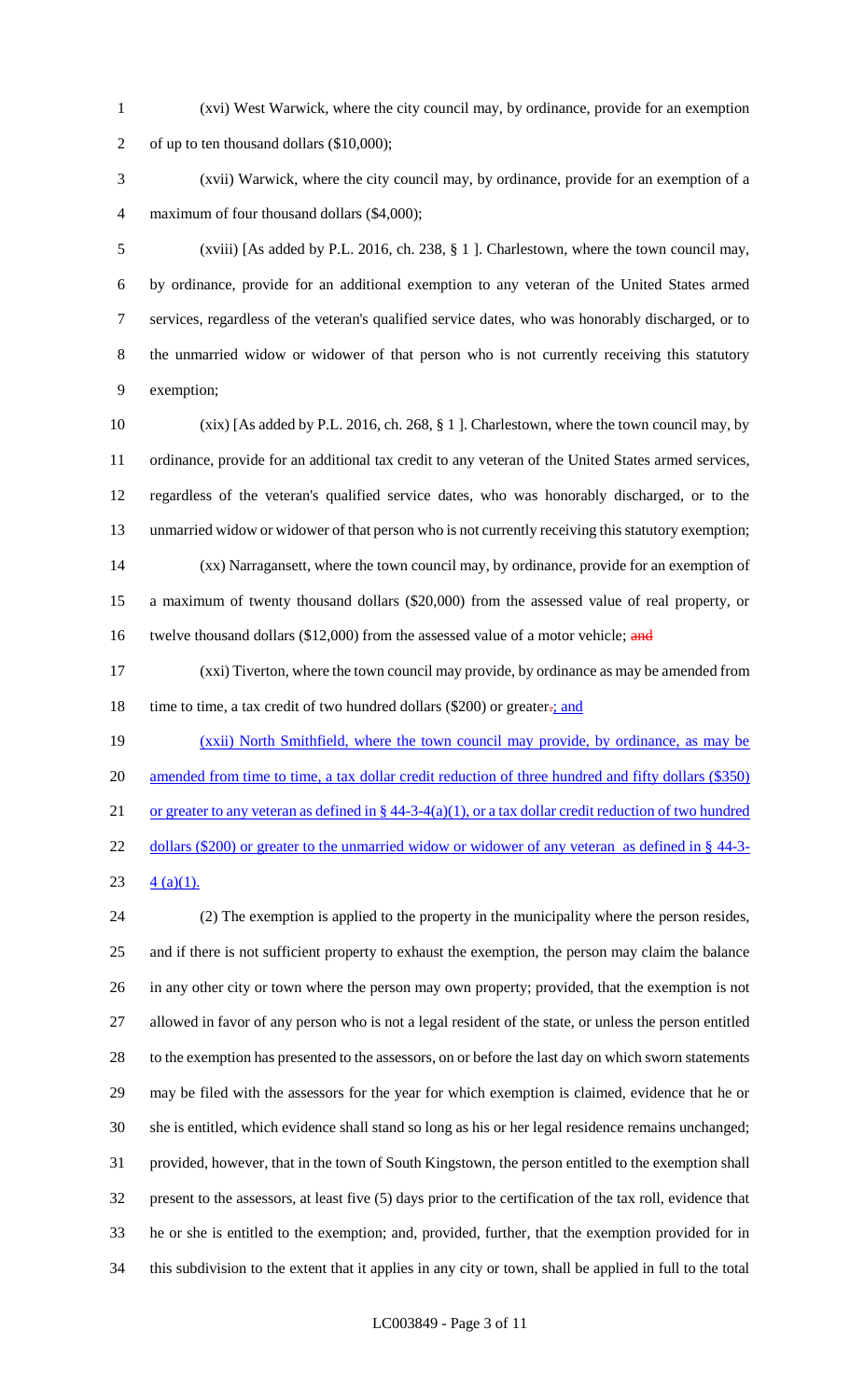value of the person's real and tangible personal property located in the city or town; and, provided,

2 that there is an additional exemption from taxation in the amount of one thousand dollars (\$1,000),

except in:

- (i) Central Falls, where the city council may, by ordinance, provide for an exemption of a maximum of seven thousand five hundred dollars (\$7,500);
- (ii) Cranston, where the exemption shall not exceed three thousand dollars (\$3,000);
- (iii) Cumberland, where the town council may, by ordinance, provide for an exemption of

a maximum of twenty-two thousand five hundred dollars (\$22,500);

(iv) Lincoln, where the exemption shall not exceed ten thousand dollars (\$10,000);

(v) Newport, where the exemption is four thousand dollars (\$4,000);

- (vi) New Shoreham, where the town council may, by ordinance, provide for an exemption of a maximum of thirty-six thousand four hundred fifty dollars (\$36,450);
- (vii) North Providence, where the town council may, by ordinance, provide for an exemption of a maximum of five thousand dollars (\$5,000);
- (viii) Smithfield, where the exemption is four thousand dollars (\$4,000);
- (ix) Warren, where the exemption shall not exceed eleven thousand dollars (\$11,000);
- (x) Barrington, where the town council may, by ordinance, provide for an exemption of six thousand dollars (\$6,000) for real property; of the property of every honorably discharged veteran of World War I or World War II, Korean or Vietnam, Grenada or Lebanon conflicts, the Persian Gulf conflict, the Haitian conflict, the Somalian conflict and the Bosnian conflict at any time during the period beginning August 2, 1990, and ending May 1, 1994, or in any conflict or undeclared war who is determined by the Veterans Administration of the United States of America to be totally disabled through service-connected disability and who presents to the assessors a certificate from the veterans administration that the person is totally disabled, which certificate remains effectual so long as the total disability continues;
- (xi) Charlestown, where the town council may, by ordinance, create a tax dollar credit reduction to replace the tax assessment exemption, as so stated in all sections herein; and
- (xii) Jamestown, where the town council may, by ordinance, provide for an exemption to any veteran of the United States armed services regardless of their qualified service dates, who was honorably discharged or who was discharged under conditions other than dishonorable, or to the unmarried widow or widower of that person who is not currently receiving this statutory exemption. (3) Provided, that:
- (i) Burrillville may exempt real property of the totally disabled persons in the amount of six thousand dollars (\$6,000);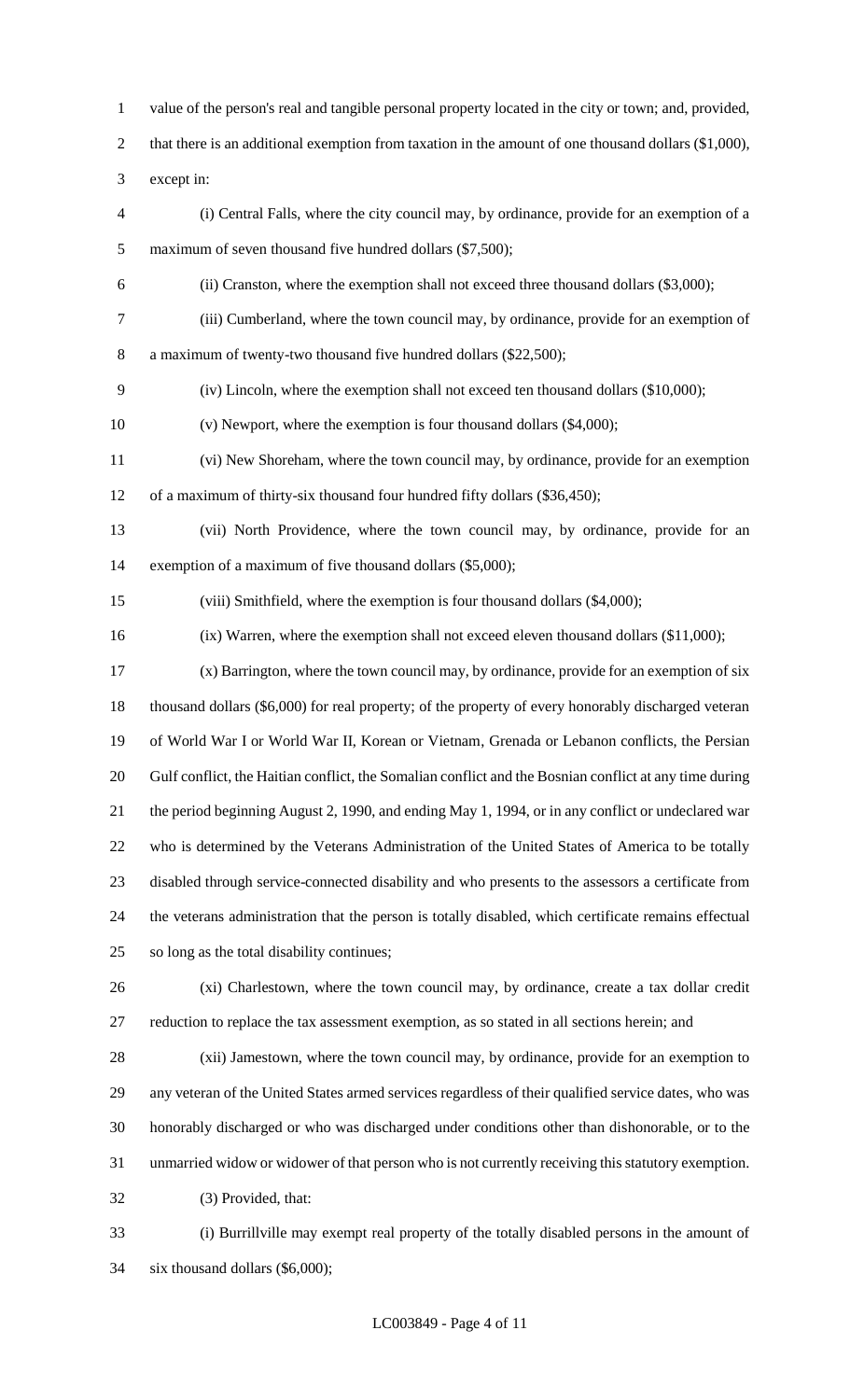(ii) Cumberland town council may, by ordinance, provide for an exemption of a maximum

of twenty-two thousand five hundred dollars (\$22,500);

- (iii) Little Compton may, by ordinance, exempt real property of each of the totally disabled persons in the amount of six thousand dollars (\$6,000);
- (iv) Middletown may exempt the real property of each of the totally disabled persons in the amount of five thousand dollars (\$5,000);
- (v) New Shoreham town council may, by ordinance, provide for an exemption of a maximum of thirty-six thousand four hundred fifty dollars (\$36,450);
- (vi) North Providence town council may, by ordinance, provide for an exemption of a maximum of five thousand dollars (\$5,000);
- (vii) The Tiverton town council may, by ordinance which may be amended from time to time, provide for a four-hundred-dollar (\$400) tax credit or greater on the real property of each of the totally disabled persons;
- (viii) West Warwick town council may exempt the real property of each of the totally disabled persons in an amount of two hundred dollars (\$200);
- (ix) Westerly town council may, by ordinance, provide for an exemption on the total value 17 of real and personal property to a maximum of forty-six thousand five hundred dollars (\$46,500); and
- (x) Jamestown, where the town council may, by ordinance, provide for an additional tax credit or exemption on real and personal property to any veteran of the United States armed services regardless of their qualified service dates, who is considered one hundred percent (100%) totally disabled through a service connected disability and who was honorably discharged or who was discharged under conditions other than dishonorable, or to the unmarried widow or widower of that person who is not currently receiving this statutory exemption.
- (4) There is an additional exemption from taxation in the town of:

 Warren, where its town council may, by ordinance, provide for an exemption not exceeding eight thousand two hundred fifty dollars (\$8,250), of the property of every honorably discharged veteran of World War I or World War II, or Vietnam, Grenada or Lebanon conflicts, the Persian Gulf conflict, the Haitian conflict, the Somalian conflict and the Bosnian conflict, at any time during the period beginning August 2, 1990, and ending May 1, 1994, or in any conflict or undeclared war who is determined by the Veterans' Administration of the United States of America to be partially disabled through a service-connected disability and who presents to the assessors a certificate that he or she is partially disabled, which certificate remains effectual so long as the partial disability continues. Provided, however, that the Barrington town council may exempt real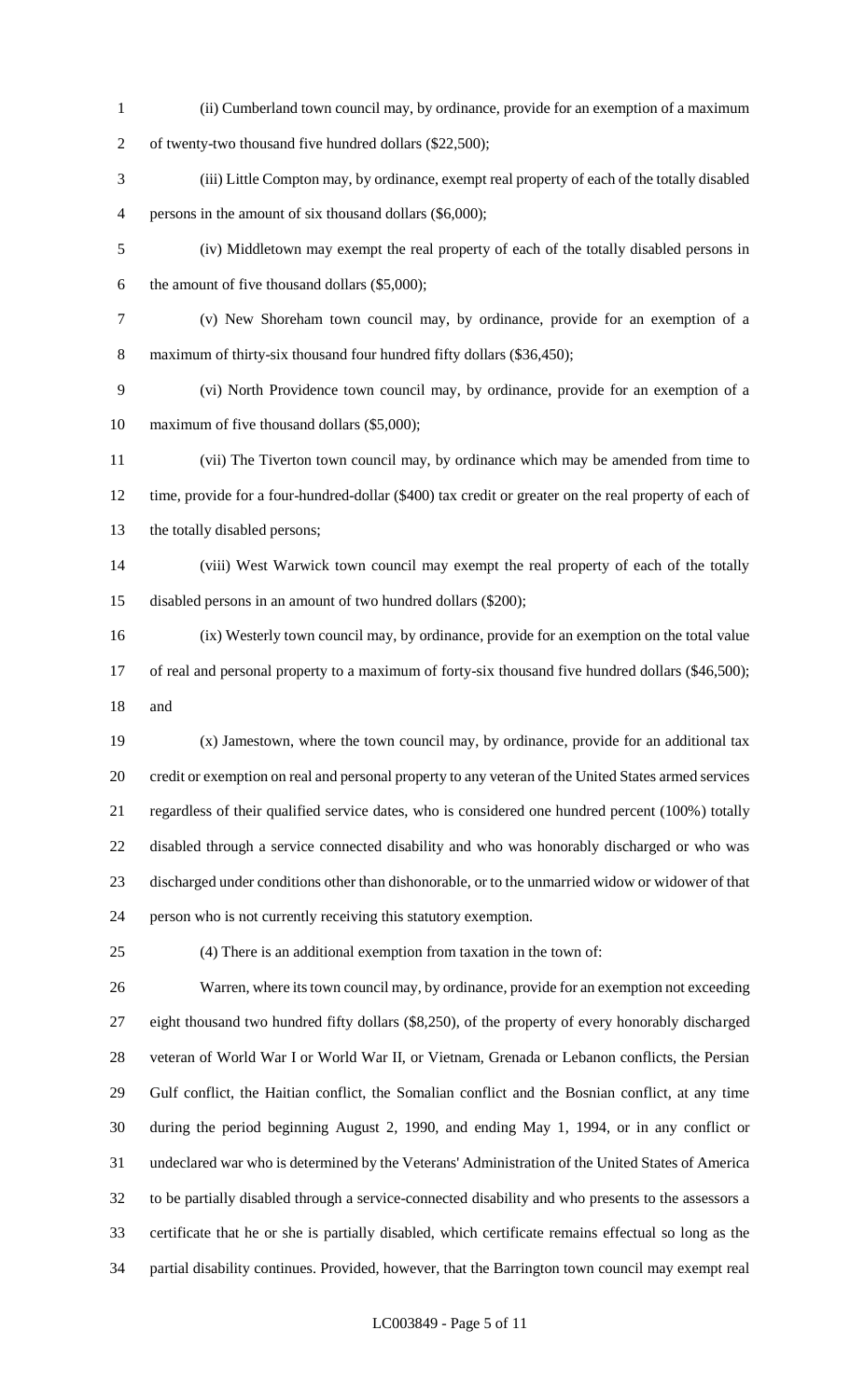1 property of each of the above named persons in the amount of three thousand dollars (\$3,000); Warwick city council may, by ordinance, exempt real property of each of the above-named persons and to any person who served in any capacity in the military or naval service during the period of time of the Persian Gulf conflict, whether or not the person served in the geographical location of 5 the conflict, in the amount of four thousand dollars (\$4,000).

 (5) Lincoln. There is an additional exemption from taxation in the town of Lincoln for the property of each person who actually served in the military or naval service of the United States in the Persian Gulf conflict and who was honorably discharged from the service, or who was discharged under conditions other than dishonorable, or who, if not discharged, served honorably, or of the unmarried widow or widower of that person. The exemption shall be determined by the 11 town council in an amount not to exceed ten thousand dollars (\$10,000).

 (b) In addition to the exemption provided in subsection (a) of this section, there is a ten- thousand dollar (\$10,000) exemption from local taxation on real property for any veteran and the unmarried widow or widower of a deceased veteran of the military or naval service of the United States who is determined, under applicable federal law by the Veterans Administration of the United States, to be totally disabled through service-connected disability and who, by reason of the disability, has received assistance in acquiring "specially adopted housing" under laws administered by the veterans' administration; provided, that the real estate is occupied as his or her domicile by the person; and, provided, that if the property is designed for occupancy by more than one family, then only that value of so much of the house as is occupied by the person as his or her domicile is exempted; and, provided, that satisfactory evidence of receipt of the assistance is furnished to the assessors except in:

(1) Cranston, where the exemption shall not exceed thirty thousand dollars (\$30,000);

 (2) Cumberland, where the town council may provide for an exemption not to exceed seven 25 thousand five hundred dollars (\$7,500);

 (3) Newport, where the exemption is ten thousand dollars (\$10,000) or ten percent (10%) of assessed valuation, whichever is greater;

 (4) New Shoreham, where the town council may, by ordinance, provide for an exemption of a maximum of thirty-six thousand four hundred fifty dollars (\$36,450);

(5) North Providence, where the town council may, by ordinance, provide for an exemption

not to exceed twelve thousand five hundred dollars (\$12,500);

 (6) Westerly, where the town council may, by ordinance, provide for an exemption of a maximum of forty thousand five hundred dollars (\$40,500);

(7) Lincoln, where the town council may, by ordinance, provide for an exemption of a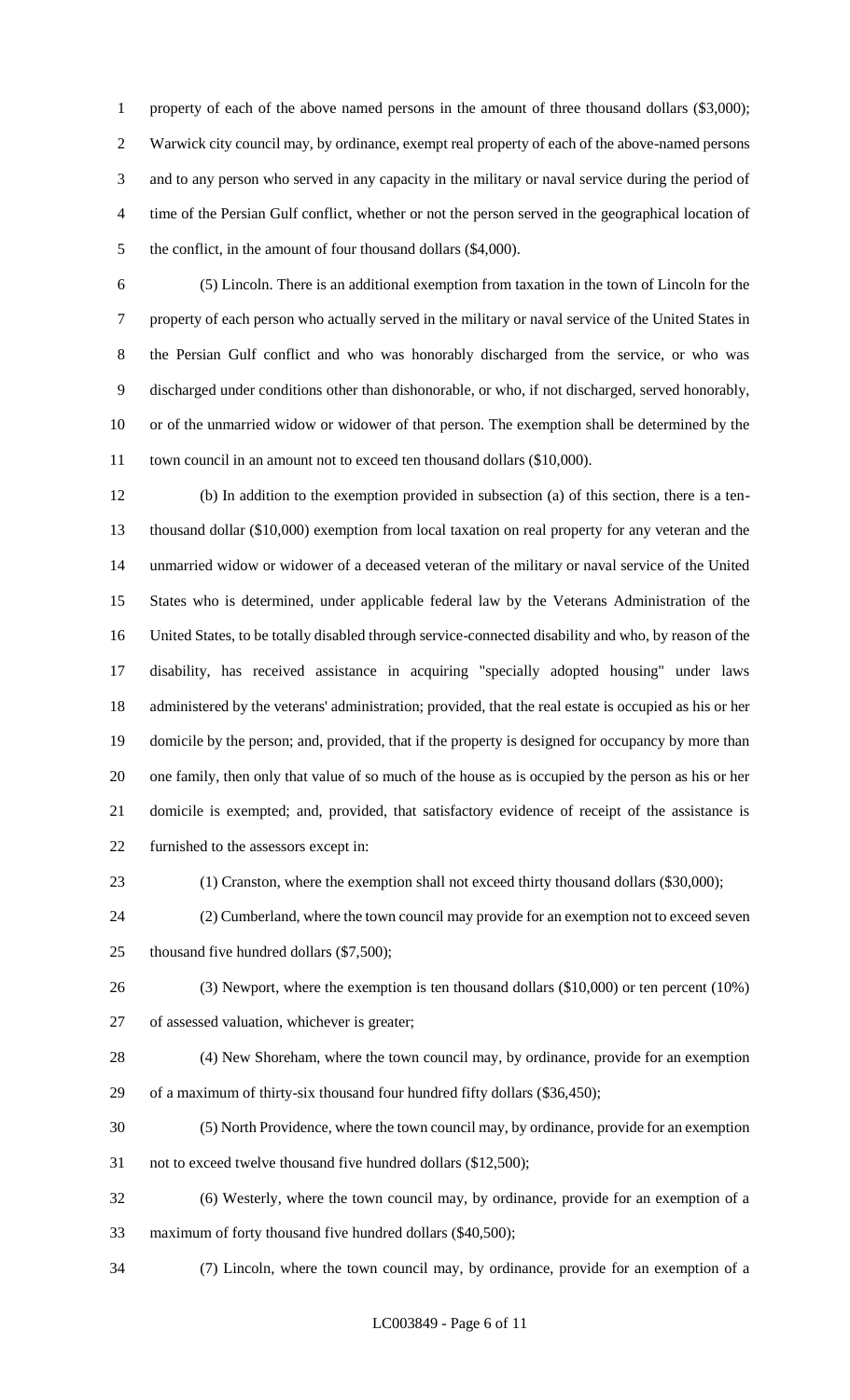- maximum of fifteen thousand dollars (\$15,000);
- (8) Narragansett, where the town council may, by ordinance, provide for an exemption of a maximum of fifty thousand dollars (\$50,000);
- (9) Tiverton, where the town council may, by ordinance, provide for a tax credit of two 5 hundred dollars (\$200) or greater, as may be amended from time to time; and
- 

 (10) Jamestown, where the town council may, by ordinance, provide for a tax credit-; and (11) North Smithfield, where the town council may, by ordinance, as may be amended from time to time, provide for a tax dollar credit reduction of three hundred and fifty dollars (\$350)

or greater.

 (c) In addition to the previously provided exemptions, any veteran of the military or naval service of the United States who is determined, under applicable federal law by the Veterans' Administration of the United States to be totally disabled through service-connected disability may, by ordinance, passed in the city or town where the veteran's property is assessed, receive a ten thousand dollar (\$10,000) exemption from local taxation on his or her property whether real or personal and if the veteran owns real property may be exempt from taxation by any fire and/or lighting district; provided, that in the town of: North Kingstown, where the amount of the exemption shall be eleven thousand dollars (\$11,000) commencing with the December 31, 2002, assessment; and for the town of Westerly, where the amount of the exemption shall be thirty-nine thousand dollars (\$39,000) commencing with the December 31, 2005, assessment; and in the town of Cumberland, where the amount of the exemption shall not exceed forty-seven thousand five hundred forty-four dollars (\$47,544); and the town of Narragansett, where the amount of the exemption shall not exceed twenty thousand dollars (\$20,000) from the assessed value of real property or twelve thousand dollars (\$12,000) from the assessed value of a motor vehicle; and in the city of Cranston, commencing with the December 31, 2016, assessment, where the exemption will not exceed two hundred fifty thousand dollars (\$250,000) and be extended to the unmarried widow or widower of such veteran, and in the town of Tiverton, where, by ordinance, a tax credit of two hundred dollars (\$200) or greater shall be applied to the qualified veteran's property assessment tax bill.

 (d) In determining whether or not a person is the widow or widower of a veteran for the purposes of this section, the remarriage of the widow or widower shall not bar the furnishing of the benefits of the section if the remarriage is void, has been terminated by death, or has been annulled or dissolved by a court of competent jurisdiction.

 (e) In addition to the previously provided exemptions, there may by ordinance passed in the city or town where the person's property is assessed, be an additional fifteen thousand dollars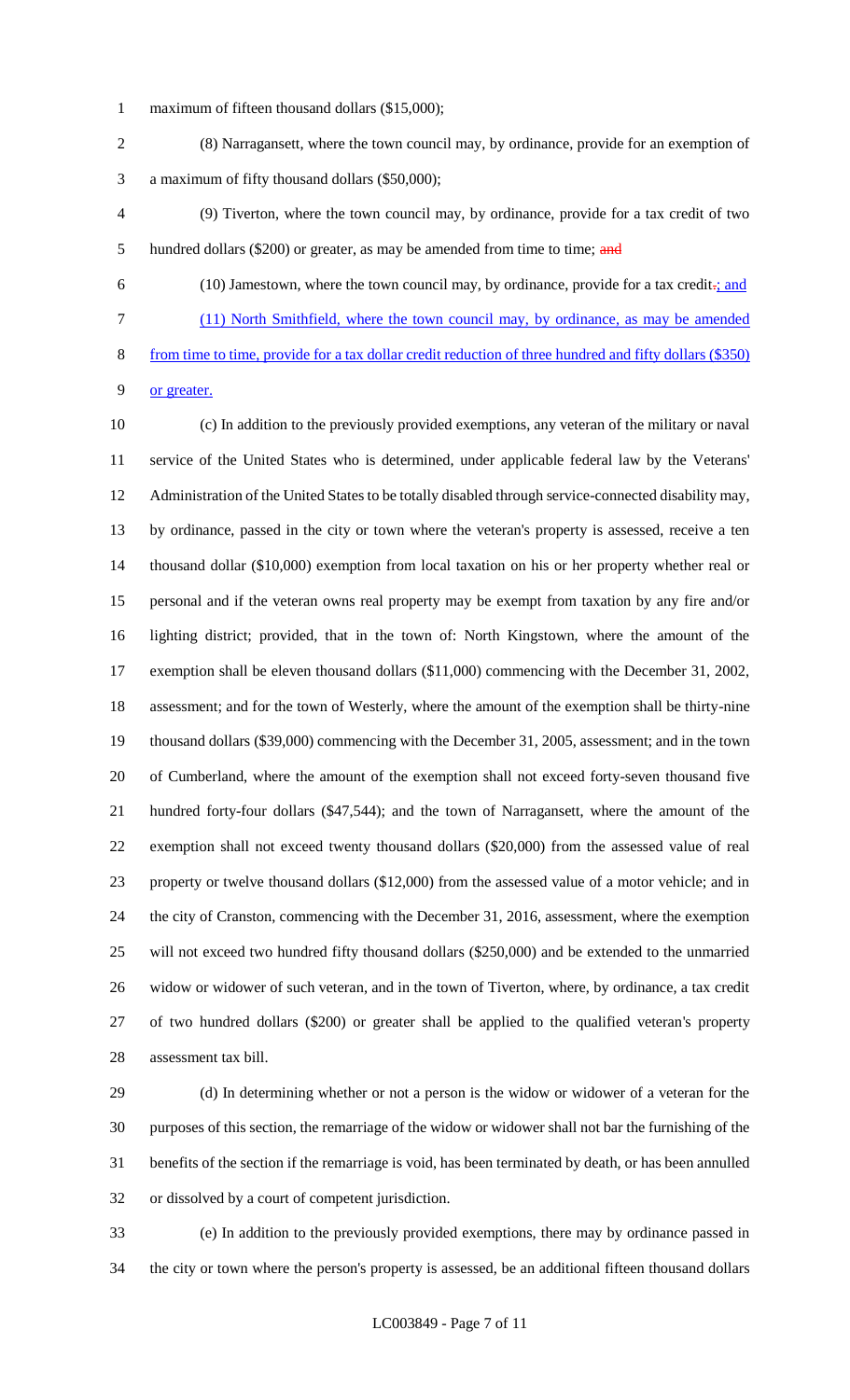(\$15,000) exemption from local taxation on real and personal property for any veteran of military or naval service of the United States or the unmarried widow or widower of person who has been or shall be classified as, or determined to be, a prisoner of war by the Veterans' Administration of the United States, except in:

- (1) Westerly, where the town council may, by ordinance, provide for an exemption of a maximum of sixty-eight thousand dollars (\$68,000);
- (2) Cumberland, where the town council may by ordinance provide for an exemption of a 8 maximum of forty-seven thousand five hundred forty-four dollars (\$47,544);

 (3) Narragansett, where the town council may, by ordinance, provide for an exemption of a maximum of forty thousand dollars (\$40,000);

 (4) Tiverton, where the town council may, by ordinance, provide for a tax credit of six 12 hundred dollars (\$600) or greater; and

- (5) Jamestown, where the town council may, by ordinance, provide for an exemption 14 greater than fifteen thousand dollars (\$15,000) of value or a tax credit that would offer an equivalent 15 relief or benefit<sub>-j</sub> and
- (6) North Smithfield, where the town council may, by ordinance, as may be amended from 17 time to time, provide for a tax dollar credit reduction of three hundred and fifty dollars (\$350) or

greater.

 (f) Cities and towns granting exemptions under this section shall use the eligibility dates specified in this section.

 (g) The several cities and towns not previously authorized to provide an exemption for those veterans who actually served in the Persian Gulf conflict may provide that exemption in the amount authorized in this section for veterans of other recognized conflicts.

 (h) Bristol, where the town council of Bristol may, by ordinance, provide for an exemption for any veteran and the unmarried widow or widower of a deceased veteran of military or naval service of the United States who is determined, under applicable federal law by the Veterans' Administration of the United States to be partially disabled through service-connected disability.

 (i) In addition to the previously provided exemption, any veteran who is discharged from the military or naval service of the United States under conditions other than dishonorable, or an officer who is honorably separated from military or naval service, who is determined, under applicable federal law by the Veterans Administration of the United States to be totally and permanently disabled through a service-connected disability, who owns a specially adapted homestead that has been acquired or modified with the assistance of a special adaptive housing grant from the Veteran's Administration and that meets Veteran's Administration and Americans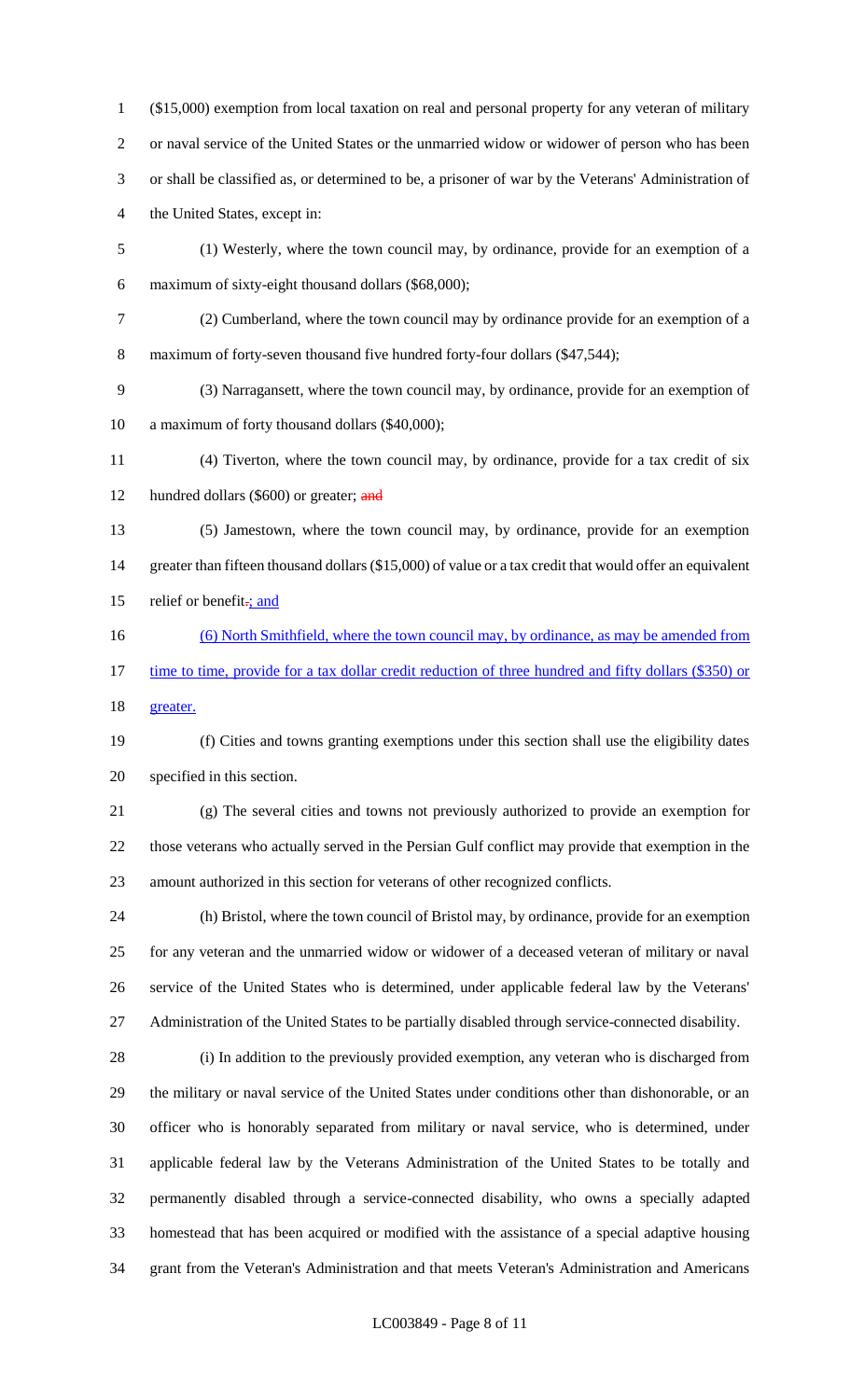with disability act guidelines from adaptive housing or that has been acquired or modified using proceeds from the sale of any previous homestead that was acquired with the assistance of a special adaptive housing grant from the veteran's administration, the person or the person's surviving spouse is exempt from all taxation on the homestead. Provided, that in the town of Westerly where the amount of the above referenced exemption shall be forty-six thousand five hundred dollars (\$46,500).

 (j) The town of Coventry may provide, by ordinance, a one-thousand-dollar (\$1,000) exemption for any person who is an active member of the armed forces of the United States.

 (k) The town of Scituate may provide, by ordinance, in lieu of a tax exemption that grants to all disabled veterans with a one hundred percent (100%) service-connected disability, a tax credit 11 in an amount to be determined from time to time by the town council.

### **44-3-5. Gold star parents' exemption.**

 (a) The property of every person whose son or daughter has served with the armed forces of the United States of America and has lost his or her life as a result of his or her service with the armed forces of the United States of America, providing the death was determined to be in the line of duty, shall be exempted from taxation to the amount of three thousand dollars (\$3,000) in accordance with similar provisions of § 44-3-4 applying to honorably discharged veterans of the armed forces; provided, that there shall be but one exemption granted where both parents of the deceased son or daughter are living; provided:

 (1) Cranston. The city of Cranston may provide, by ordinance, an exemption from taxation 21 not to exceed forty-five hundred dollars (\$4,500);

 (2) Warren. The town of Warren may provide, by ordinance, an exemption from taxation not to exceed nine thousand seven hundred eighty-three dollars (\$9,783);

 (3) Cumberland. The town of Cumberland may provide, by ordinance, an exemption not to exceed twenty-three thousand seven hundred seventy-two dollars (\$23,772) for persons receiving a gold star exemption;

 (4) North Providence. The town of North Providence may provide, by ordinance, an exemption not to exceed five thousand dollars (\$5,000) for persons receiving a gold star exemption;

 (5) Smithfield. The town of Smithfield may provide, by ordinance, an exemption not to exceed six thousand dollars (\$6,000) for persons receiving a gold star exemption;

 (6) Westerly. The town of Westerly may provide, by ordinance, an exemption on the total value of real and personal property not to exceed forty-six thousand five hundred dollars (\$46,500); (7) Barrington. The town of Barrington may provide, by ordinance, an exemption not to

exceed six thousand dollars (\$6,000) for real property for persons receiving a gold star exemption;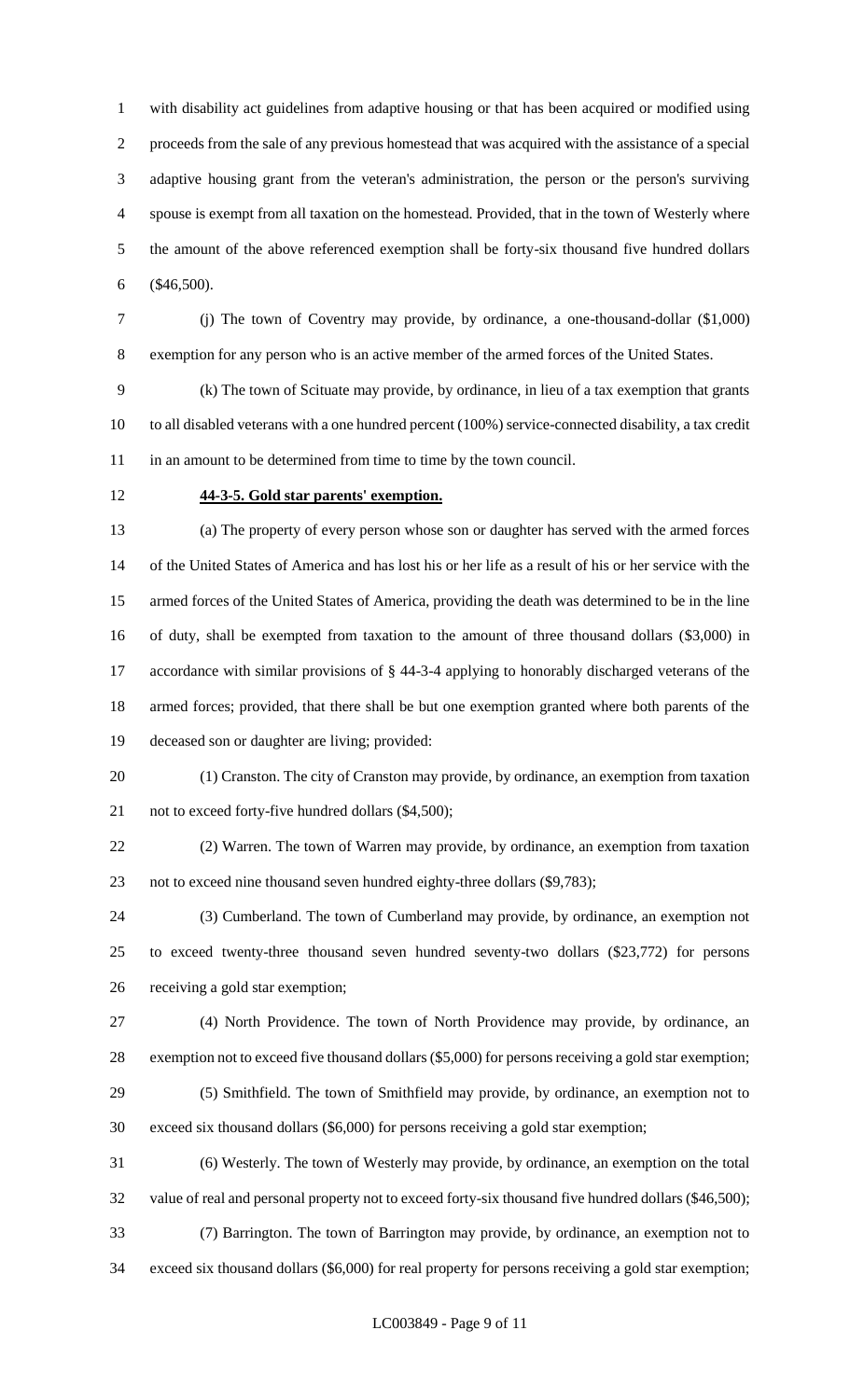- (8) Jamestown. The town of Jamestown may provide, by ordinance, an exemption on the 2 total value of real and personal property not to exceed five thousand dollars (\$5,000);
- (9) Lincoln. The town of Lincoln may provide, by ordinance, an exemption not to exceed five thousand dollars (\$5,000) for persons receiving a gold star exemption;
- (10) West Warwick. The town of West Warwick may provide, by ordinance, an exemption not to exceed two hundred twenty-five dollars (\$225) for persons receiving a gold star exemption; (11) Narragansett. The town of Narragansett may provide, by ordinance, an exemption not to exceed twenty thousand dollars (\$20,000) from the assessed value of real property, or twelve thousand dollars (\$12,000) from the assessed value of a motor vehicle, for persons receiving a gold
- star exemption;
- (12) Tiverton. The town of Tiverton may provide, by ordinance, a tax credit of one hundred 12 twenty dollars (\$120) or greater for persons receiving a gold star exemption; and
- (13) Charlestown. The town of Charlestown may provide, by ordinance, a tax dollar credit 14 reduction for persons receiving a gold star exemption-; and
- (14) North Smithfield. The town council may, by ordinance, as may be amended from time
- 16 to time, provide for a tax dollar credit reduction of three hundred and fifty dollars (\$350) or greater
- 17 for persons receiving a gold star exemption.

 (b) The adjustment shall be made to reflect the same monetary savings that appeared on the property tax bill that existed for the year prior to reevaluation of the real property. If any provision of this section is held invalid, the remainder of this section and the application of its provisions shall not be affected by that invalidity.

SECTION 2. This act shall take effect upon passage.

======== LC003849 ========